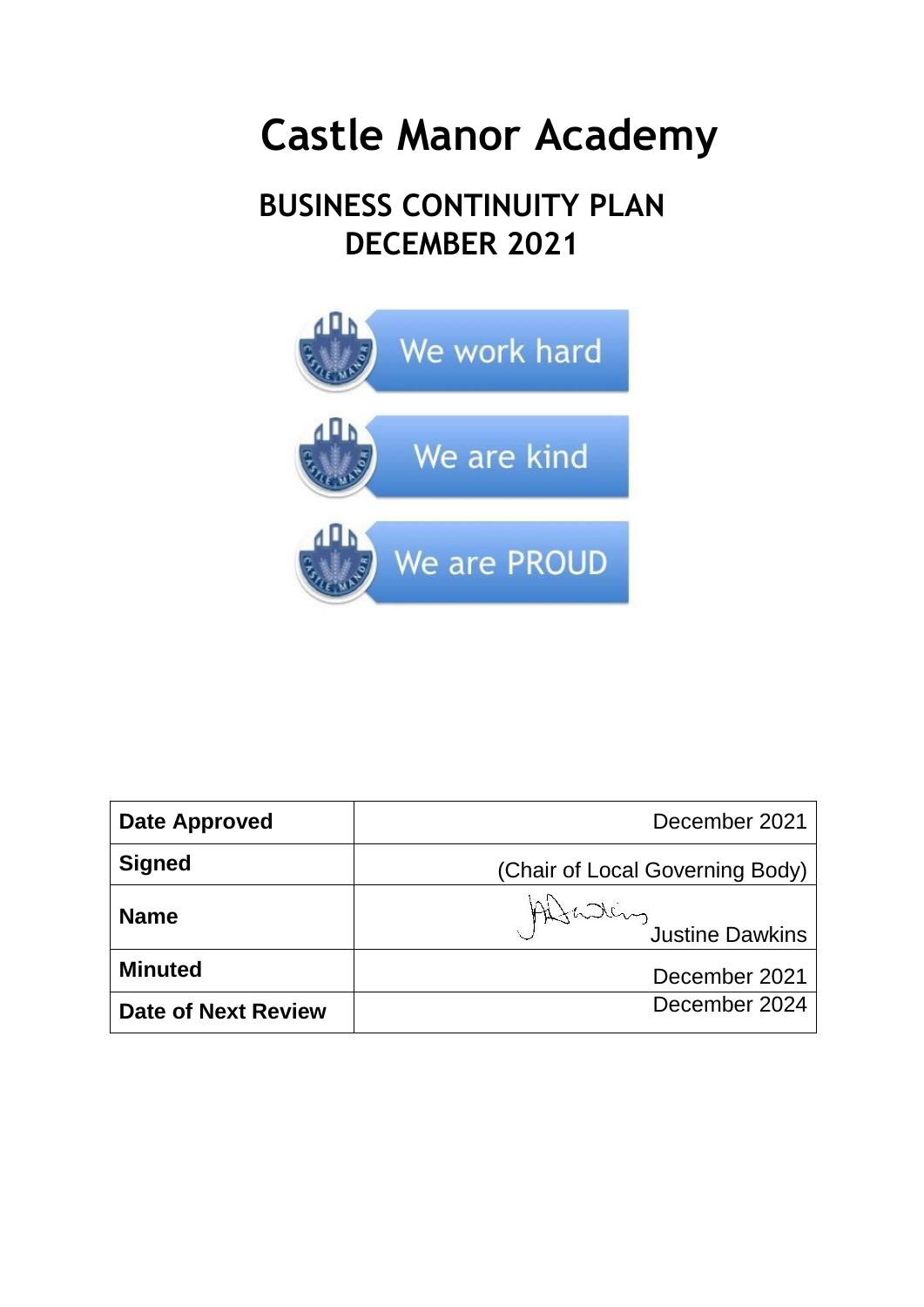#### **Purpose**

The objective of this plan is to maintain or recover the critical services and activities at Castle Manor Academy in the event of a major disruption.

#### **This plan includes:**

List of critical services/activities

List of possible disruptions

Incident Management Plan

Action Cards (for each high risk disruption)

Loss of Staff

Loss of Premises

Loss of ICT

Loss of Kitchen Use

Break ins

Appendices templates for use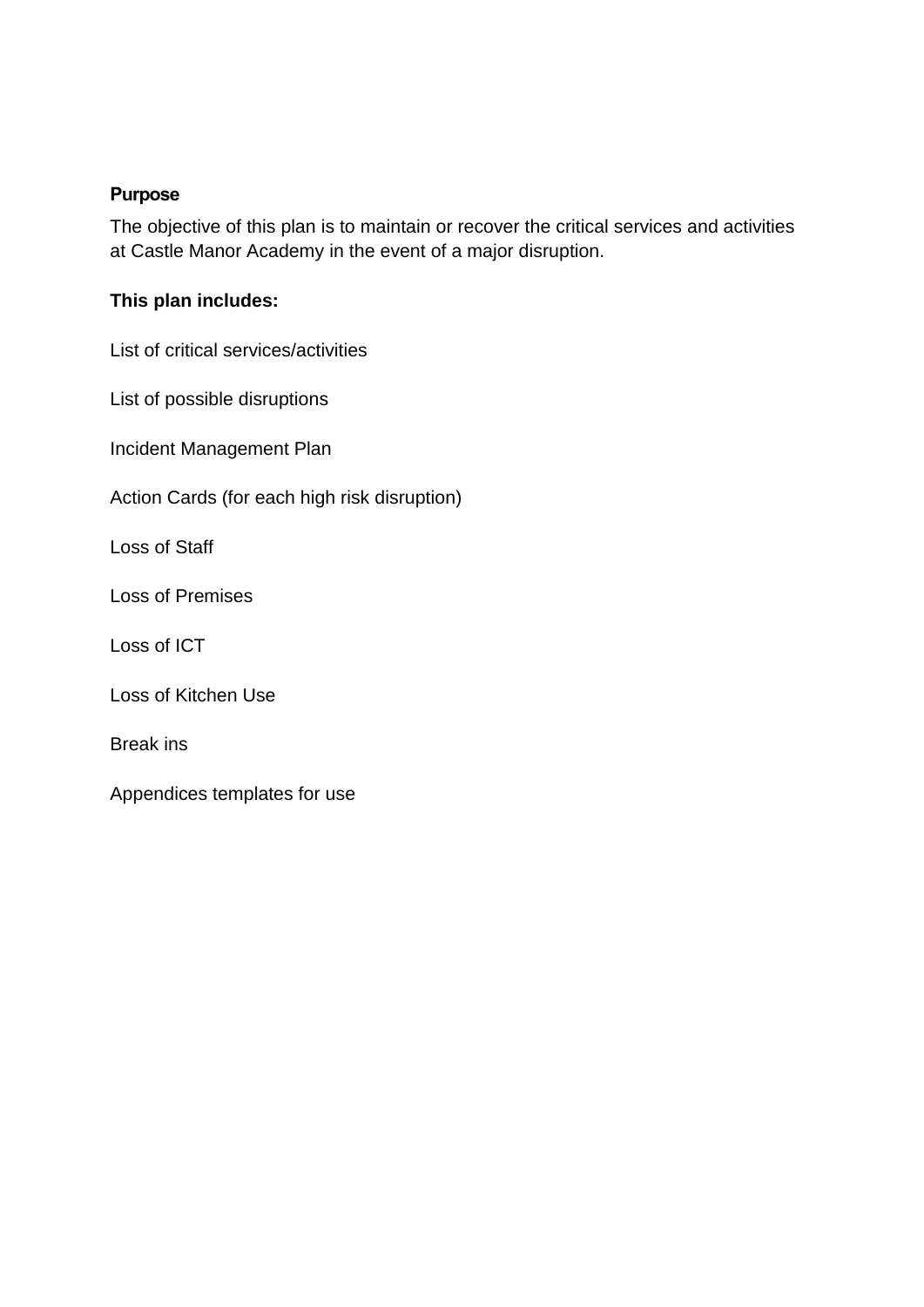#### **CRITICAL SERVICES OR ACTIVITIES**

| <b>Critical</b><br><b>Service/Activity</b> | <b>Recovery</b><br><b>Time</b><br><b>Objective</b> | <b>Service Details</b><br>In particular – what should be maintained or recovered in the event of disruption.                                                           | <b>Responsible</b><br><b>Person</b> |
|--------------------------------------------|----------------------------------------------------|------------------------------------------------------------------------------------------------------------------------------------------------------------------------|-------------------------------------|
| Heating                                    | $\frac{1}{2}$ day                                  | Warmth                                                                                                                                                                 | <b>Mark Smitheram</b>               |
| Gas/Kitchen                                | By 11am                                            | Ability to provide a meal                                                                                                                                              | <b>Mark Smitheram</b>               |
| <b>Staff</b>                               | By 9am                                             | Ability to cover all lessons                                                                                                                                           | Louise Cassels                      |
| Premises                                   | 1 week                                             | Space to accommodate children                                                                                                                                          | Vanessa<br>Whitcombe                |
| <b>Utilities</b>                           | $\frac{1}{2}$ day                                  | Functioning toilets/basins                                                                                                                                             | <b>Mark Smitheram</b>               |
| Examinations                               | 1 day                                              | Enable pupils to sit examinations (including SAT's, GCSE and A-Level).                                                                                                 | <b>Pauline Cleary</b>               |
| Teaching                                   | 1 week                                             | Deliver the requirements of the National Curriculum (Foundation to Key<br>Stage 4) incl. the duty to provide 190 days education                                        | Vanessa<br>Whitcombe                |
| <b>Teaching Support</b>                    | 2 weeks                                            | Assist in the education of pupils and running of establishment services                                                                                                | Jen Beaton                          |
| Maintain site safety and<br>security       | 1 day                                              | Provision of suitable, safe and secure accommodation to enable the delivery<br>of education and to meet duty of care requirements, health & safety<br>legislation etc. | Ash Newman                          |
| Catering                                   | 1 week                                             | Provision of free school meals to national standards                                                                                                                   | Vertas                              |
| Administration                             | 2 weeks                                            | Administer key administrative functions, e.g. admissions, correspondence,<br>financial management, HR etc.                                                             | Office team                         |
| Coursework                                 | 1 month                                            | Safe keeping of coursework including electronic documentation and other<br>physical items                                                                              | <b>Teachers</b>                     |
| Records                                    | 1 month                                            | The keeping of suitable records in relation to staff/pupils and general<br>administrative functions, e.g. pupil attendance                                             | Jackie Taylor                       |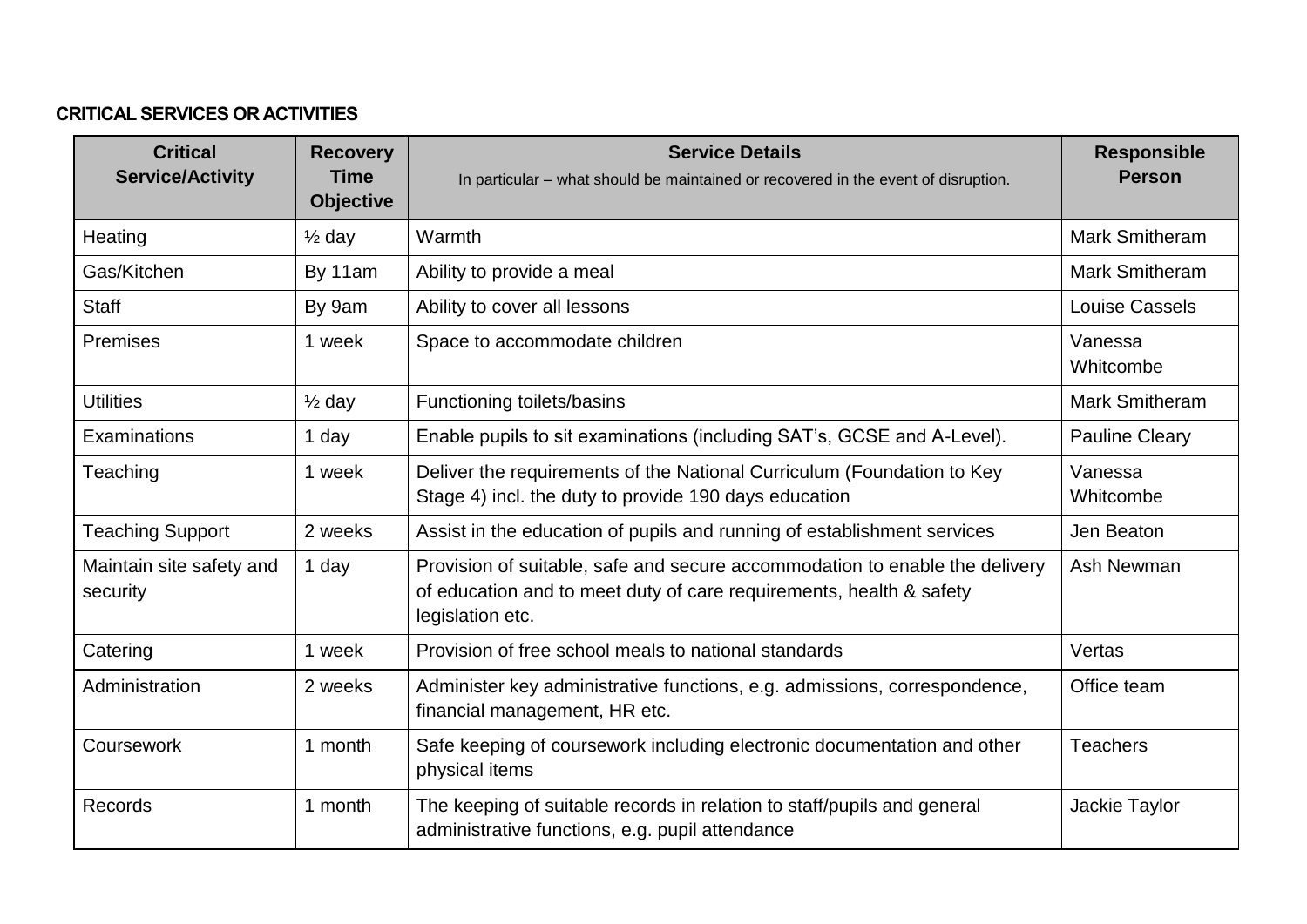| Cleaning                              | ∣ day  | Carry out general cleaning such as toilets, waste collection and removal        | <b>Mark Smitherham</b> |
|---------------------------------------|--------|---------------------------------------------------------------------------------|------------------------|
| Property and equipment<br>maintenance | month  | Ensure the long term functionality of all buildings, plant and equipment        | <b>Ashley Newman</b>   |
| Severe Weather                        | By 8am | Response and decision making to any weather related issues, snow, flood<br>etc. | Vanessa<br>Whitcombe   |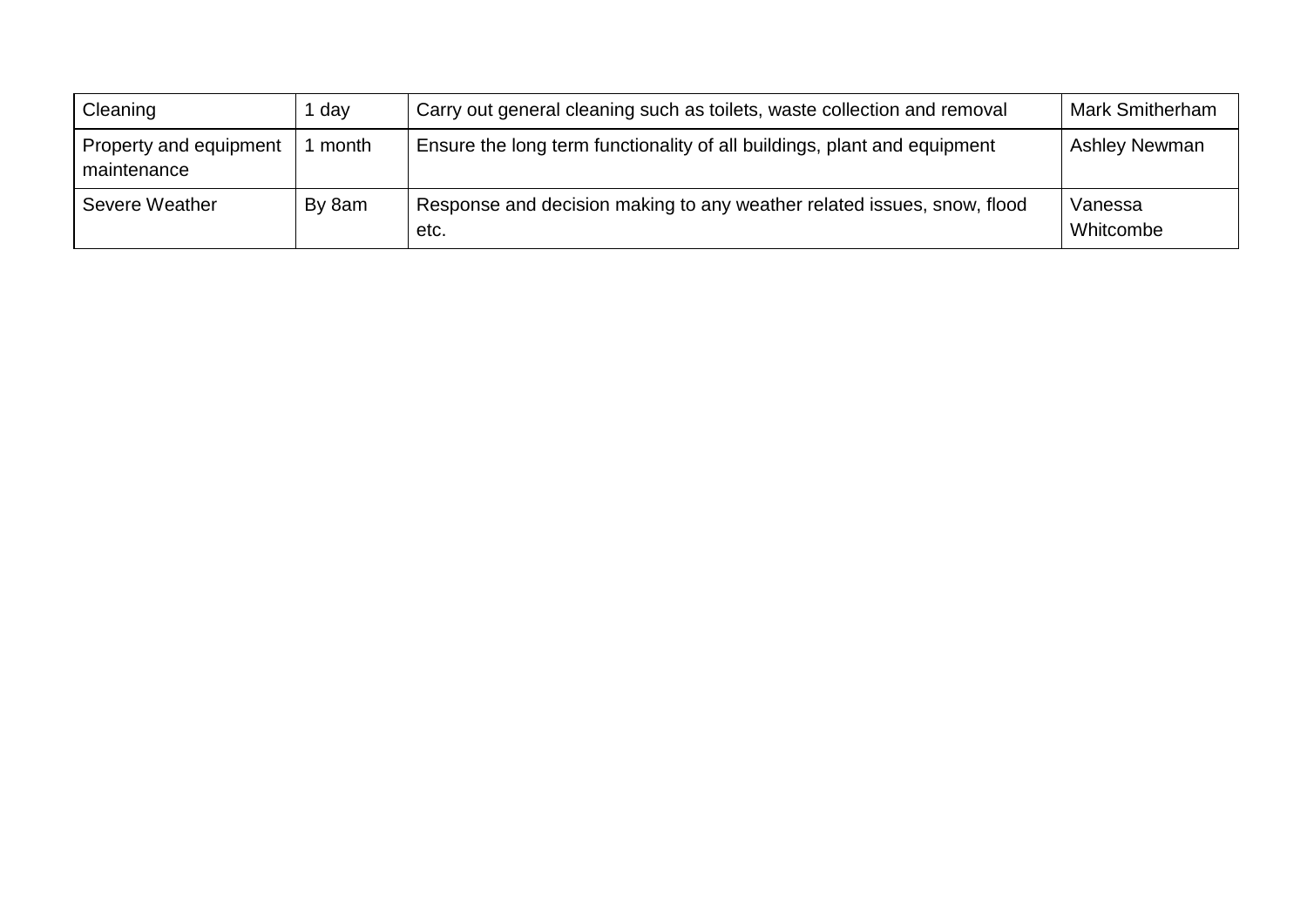#### **POSSIBLE DISRUPTIONS**

| <b>Possible Disruption</b>                                                                              | <b>Impact</b><br>(A) | Likelihood<br>(B) | <b>Risk Rating</b><br>$(A \times B)$ |
|---------------------------------------------------------------------------------------------------------|----------------------|-------------------|--------------------------------------|
| Loss of Kitchen use                                                                                     | 4                    | $\overline{2}$    | 8                                    |
| Break ins burglaries                                                                                    | 3                    | $\overline{2}$    | 6                                    |
| Loss of staff (industrial action, flu<br>pandemic, seasonal flu)                                        | $\overline{4}$       | 5                 | 20                                   |
| Loss of premises – partial or total (fire,<br>flood)                                                    | 5                    | $\overline{2}$    | 10                                   |
| Loss of utilities (power, water, sewerage,<br>gas, phones)                                              | $\overline{4}$       | 3                 | 12                                   |
| Loss of ICT (server failure, power, virus,<br>cyber attack)                                             | 3                    | 3                 | 9                                    |
| Local hazards in the area e.g. airport,<br>railway line, tram line, motorways,<br>industrial sites etc. | 1                    | 3                 | 3                                    |
| Severe Weather                                                                                          | $\overline{4}$       | 3                 | 12                                   |
|                                                                                                         |                      |                   |                                      |
|                                                                                                         |                      |                   |                                      |
|                                                                                                         |                      |                   |                                      |

The purpose of this list is to identify the disruptions that should have action cards (higher risk rating) and those which do not (lower risk rating).

Impact – how serious the disruption might be as a result of this threat.

- 1 Insignificant
- 2 Minor
- 3 Moderate
- 4 Major
- 5 Catastrophic

Likelihood – the chances of this threat happening.

- 1 Rare
- 2 Unlikely
- 3 Possible
- 4 Likely
- 5 Almost Certain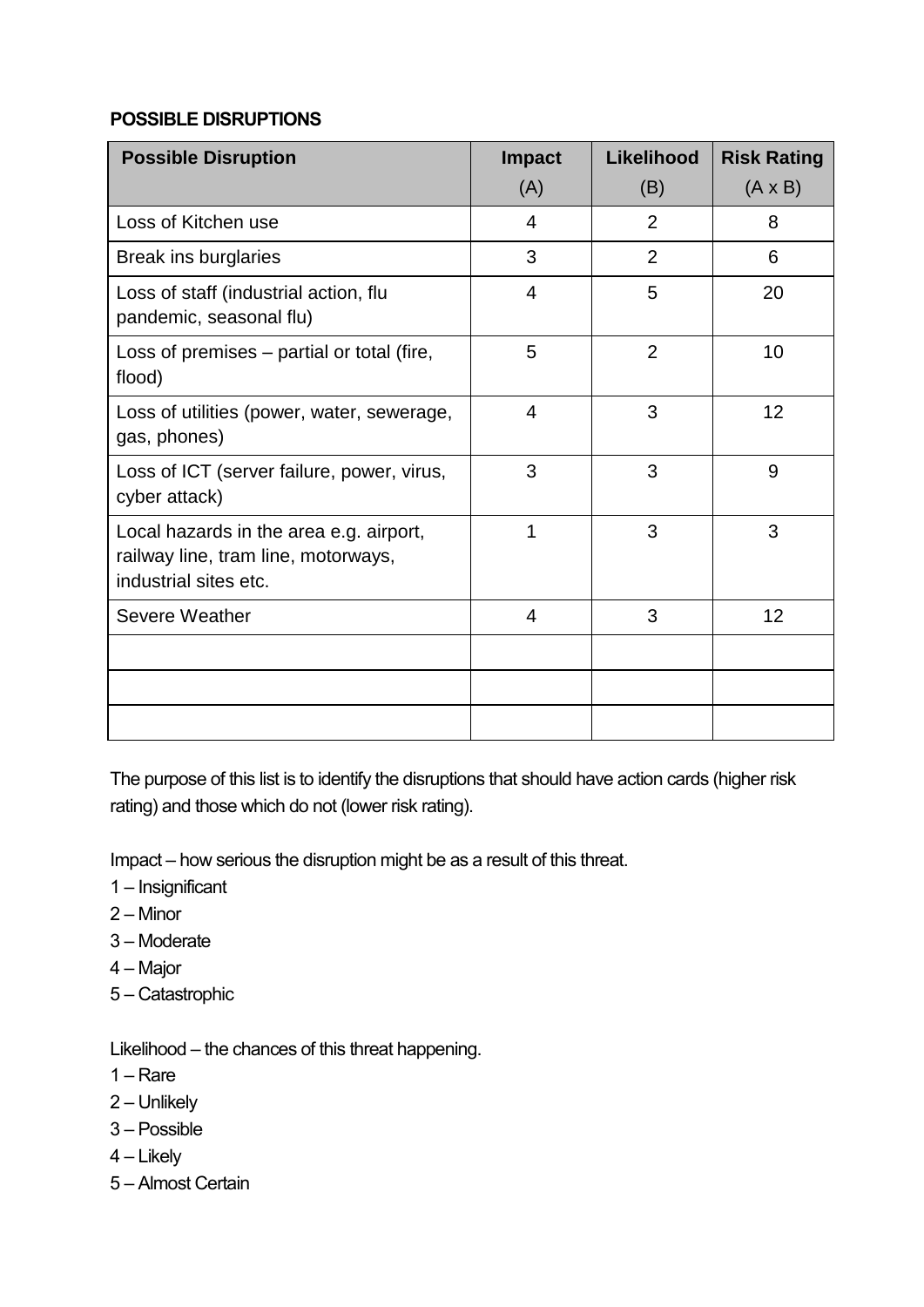#### **INCIDENT MANAGEMENT PLAN**

The purpose of the Incident Management Plan is to make sure the right people come together in the right place at the right time to take control of the organisation's response to the disruption.

#### **Overall Responsibility**

The following will take overall responsibility of the school's response to an incident and bring together the Incident Management Team.

| <b>Name</b>          | <b>Role</b> | <b>Contact Details</b> | <b>Deputy</b>         | <b>Contact</b><br><b>Details</b> |
|----------------------|-------------|------------------------|-----------------------|----------------------------------|
| Vanessa<br>Whitcombe | Headteacher | 07979793943            | <b>Louise Cassels</b> |                                  |

#### **Most Likely Key Players**

The following should be contacted to form an Incident Management Team who will carry out the actions required to maintain or recover critical services/activities. This list should include some of those listed as Responsible Persons in the list of Critical Services/Activities.

| <b>Name</b>            | <b>Role</b>              | <b>Contact Details</b> |
|------------------------|--------------------------|------------------------|
| Jackie Taylor          | <b>Office Manager</b>    |                        |
| <b>Mark Smitherham</b> | <b>Senior Caretaker</b>  |                        |
| Ash Newman             | <b>Estates Manager</b>   |                        |
| <b>Vicky Horne</b>     | Assistant<br>Headteacher |                        |
| Jen Beaton             | Assistant<br>Headteacher |                        |
| Tom Hughes             | Assistant<br>Headteacher |                        |
| <b>Sheree Reilly</b>   | Assistant<br>Headteacher |                        |
| Ann Grimstone          | Assistant<br>Headteacher |                        |
| lan Messal             | <b>USP IT</b>            |                        |
| Debbie Wilson          | <b>USP</b>               |                        |
| <b>Chris Brown</b>     | <b>USP</b>               |                        |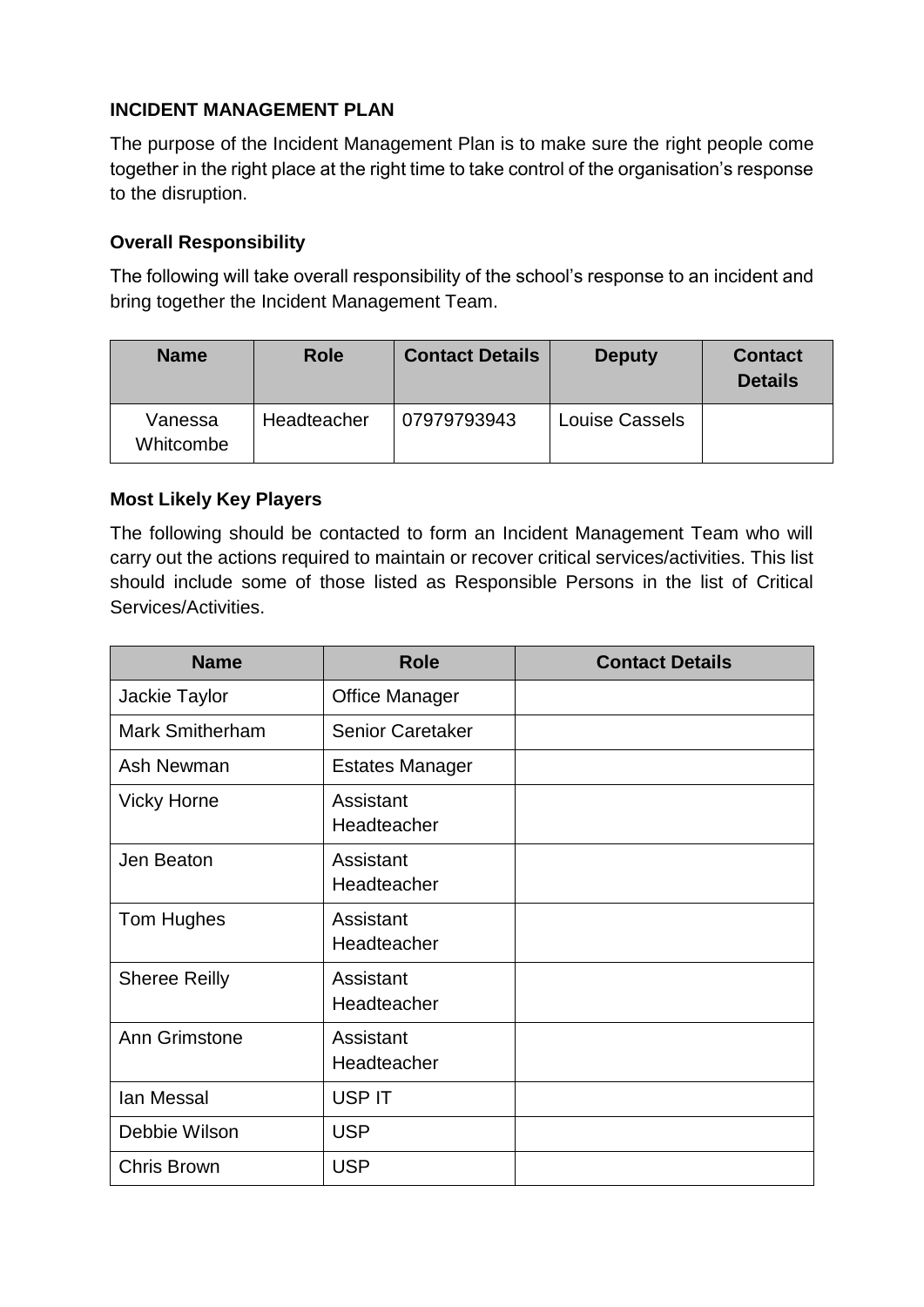Appendix 3. is an opportunity to list the roles and responsibilities of key players, also see the guidance document.

#### **Location**

The details of the most appropriate location (off-site) for the Incident Management Team to meet should be Unity Schools Partnership Headoffice- Park Road.

#### **Records**

An Incident Log must be opened as soon as this plan is invoked, see Appendix 1.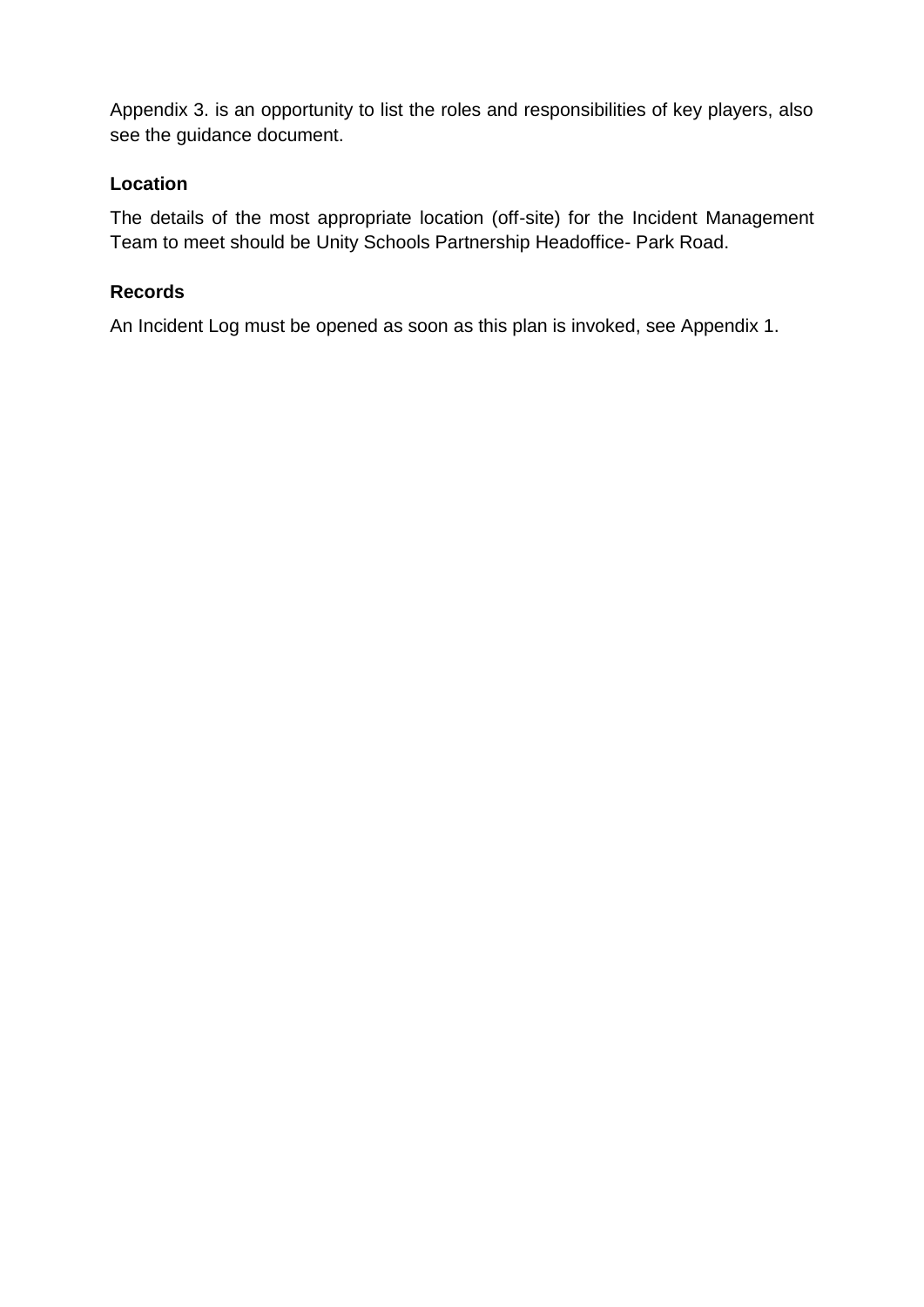#### **GENERIC ACTIONS**

Note – this action list assumes that all immediate emergency actions such as evacuation have taken place according to existing school procedures.

| <b>Action</b>                                        | <b>Considerations</b>           |
|------------------------------------------------------|---------------------------------|
| Assess the situation:                                | Who do you need to help you     |
| • Survey the scene.                                  | manage your recovery?           |
| • Contact the emergency services if still on site.   |                                 |
| Assess the scale, severity, duration of the          | Are there any key milestones or |
| incident and its likely impact on the school's       | statutory deadlines             |
| critical services and activities (see page 3).       | approaching?                    |
| Establish an Incident Management Team contact        | This may be a physical location |
| point for all personnel.                             | or a phone number.              |
| Allocate specific roles as necessary.                | E.g. site liaison, staff comms, |
| See Appendix 3 for some suggestions.                 | log keeping.                    |
| Ensure a log of key decisions and actions is         | See Appendix 1                  |
| started and maintained throughout the incident.      | Record major financial costs.   |
| If there is time and permitted by the emergency      | In particular:                  |
| services, consider the recovery of vital assets/     | • Paper files                   |
| equipment to enable delivery of critical activities. | • Course work                   |
| Notify the relevant stakeholders:                    | Notify them of your:            |
| • CEO/Directors                                      | • Assessment                    |
| $\bullet$ Staff                                      | • Arrangements for keeping      |
| • School governors                                   | in contact.                     |
| • County Council                                     |                                 |
| Agree with Trust Executive who is making             | Important contacts listed in    |
| arrangements for:                                    | Appendix 2.                     |
| • Communication to parents/carers                    |                                 |
| • Establishment of an internal and/or public         |                                 |
| helpline number                                      |                                 |
| • Public communication and media handling            |                                 |
| • Insurance                                          |                                 |
| • Site security (incl. turning off of utilities)     |                                 |
| Plan how critical services and activities will be    | If none of the prepared         |
| maintained or recovered, using the prepared          | business continuity Action      |
| business continuity Action Cards. (see page 7)       | Cards are appropriate, the IMT  |
| Appendix 4 is an opportunity to list the essential   | will need to create actions on  |
| resources required to recover critical activities.   | the day.                        |
| Agree with IMT and stakeholders date/times of        | Commonly known as the "battle"  |
| future updates, meetings, progress reviews and       | rhythm".                        |
| communications.                                      |                                 |

Note – it may be useful to maintain an emergency box or grab bag, see guidance document for further details.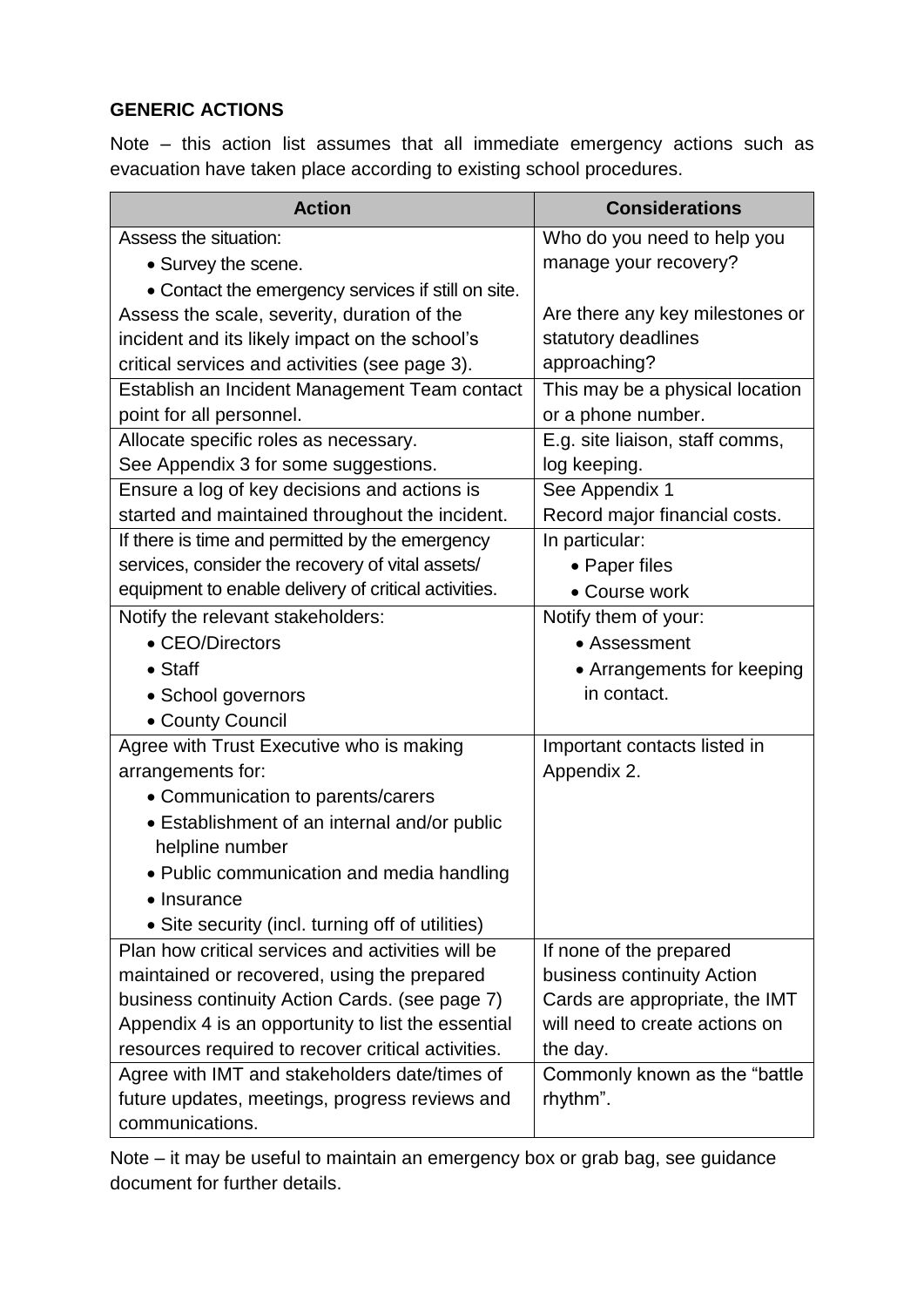## **ACTION CARDS**

Included here are prototype Action Cards for specific disruptions.

| Action Card for a loss or shortage of staff or<br><b>skills</b>                                                                                                                                                                                                   | <b>Further Information</b><br>(e.g. Key contacts, details of<br>arrangements, checklists)                                                                              |  |
|-------------------------------------------------------------------------------------------------------------------------------------------------------------------------------------------------------------------------------------------------------------------|------------------------------------------------------------------------------------------------------------------------------------------------------------------------|--|
| Scale down and/or suspend non-critical<br>activities and focusing on critical activities.                                                                                                                                                                         | See page 3                                                                                                                                                             |  |
| Use of temporary staff from an external source,                                                                                                                                                                                                                   | USP supply list                                                                                                                                                        |  |
| e.g. Supply Teacher Agencies.                                                                                                                                                                                                                                     | USP other schools                                                                                                                                                      |  |
| Redeployment of staff from less critical<br>services/activities to more critical ones.                                                                                                                                                                            | May require multi-skilling to<br>ensure staff are capable of<br>undertaking different roles.                                                                           |  |
| Using different ways of working to allow for                                                                                                                                                                                                                      | It is advisable to maintain lists                                                                                                                                      |  |
| reduced workforce, this may include:<br>Larger class sizes (subject to adult and child<br>ratios)<br>Use of Teaching Assistants, Student<br>Teachers etc.                                                                                                         | of minimum staff numbers for<br>critical services/activities, e.g.<br>teachers, teaching assistants,<br>technicians, invigilators, SEN<br>support staff, admin' staff. |  |
| Deploy school's Remote Learning<br>$\bullet$<br>Programme                                                                                                                                                                                                         |                                                                                                                                                                        |  |
| Pre-prepared educational materials that<br>$\bullet$<br>allow for independent learning                                                                                                                                                                            |                                                                                                                                                                        |  |
| Use Oak National Academy                                                                                                                                                                                                                                          |                                                                                                                                                                        |  |
| Using mutual support agreements with other<br>Schools.                                                                                                                                                                                                            | <b>USP</b>                                                                                                                                                             |  |
| Note: during staff redeployment, thought should be given to the level of skills,<br>knowledge and qualifications that will be required, including the need for DBS<br>checks.<br>If in redeploying staff a degree of risk is incurred, actions should be taken to |                                                                                                                                                                        |  |
| mitigate that risk (e.g. briefing, buddying up, work instructions, supervision).                                                                                                                                                                                  |                                                                                                                                                                        |  |
| Changes to working conditions, e.g. staff<br>working longer hours, part-time staff working full<br>time, etc.                                                                                                                                                     | Ensure staff management<br>issues are considered, i.e.<br>working time directive, job<br>description flexibility and<br>contractual requirements etc.                  |  |
| Note: if the cause of staff loss is Pandemic, there will be further advice and<br>guidance from the Trust Executive, e.g. on infection control, antivirals, persons at<br>risk, school closure, vaccination etc.                                                  |                                                                                                                                                                        |  |

| Action Card for a loss of premises or loss of<br>utilities                                         | <b>Further Information</b><br>(e.g. Key contacts, details of<br>arrangements, checklists) |
|----------------------------------------------------------------------------------------------------|-------------------------------------------------------------------------------------------|
| If the loss of premises is partial, scale down<br>and/or suspend non-critical activities and focus | See page 3                                                                                |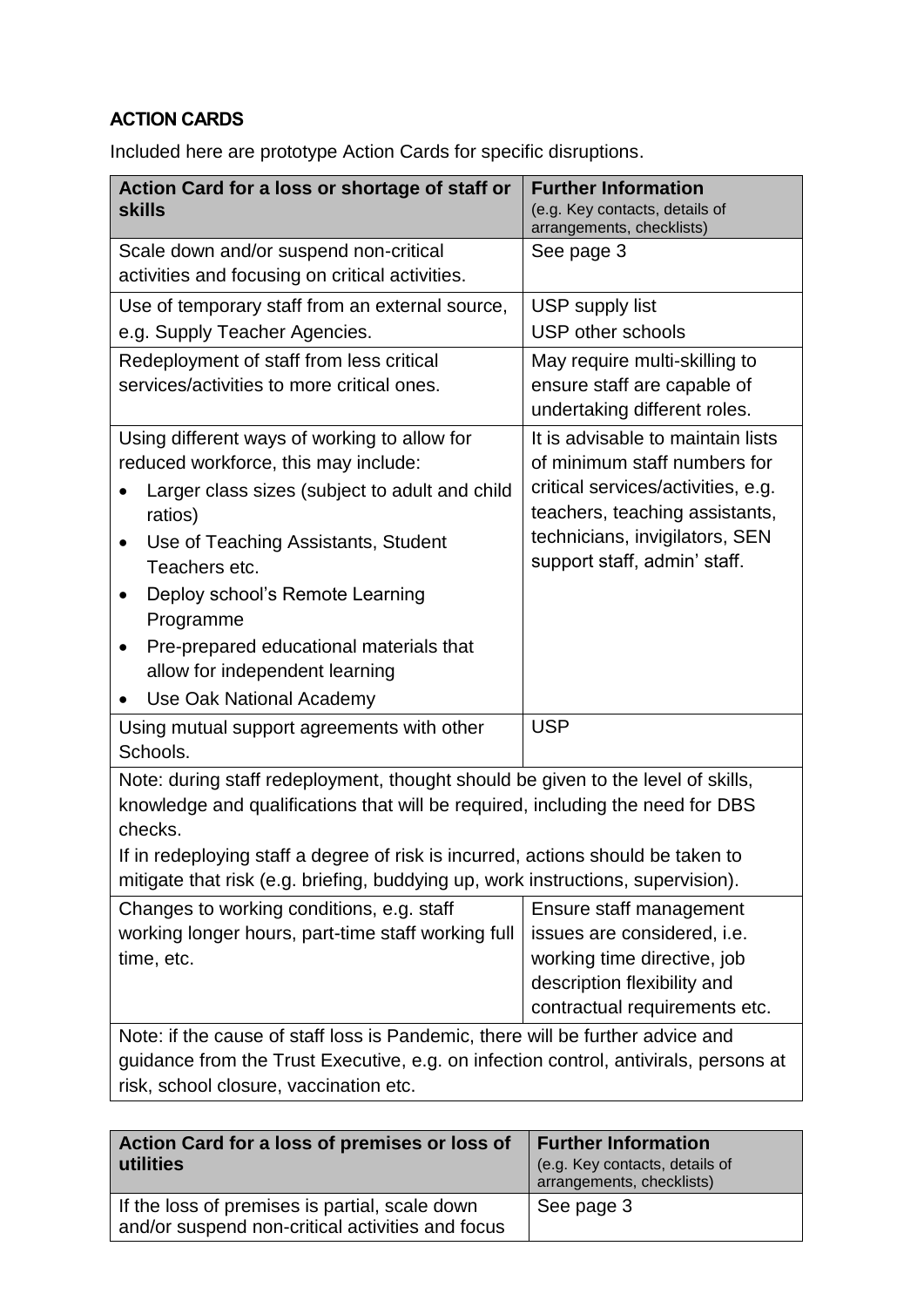| on critical activities redeployed to premises still<br>in operation.                                      |                                                        |
|-----------------------------------------------------------------------------------------------------------|--------------------------------------------------------|
| Relocation options may include                                                                            | Park Road, Burton End, Place<br>Farm, Clements Primary |
| Using mutual support agreements with other<br>Schools.                                                    | <b>Stephen Astley</b>                                  |
| Hire in temporary quick-assemble<br>accommodation, e.g. portakabins.                                      | Debbie Willson                                         |
| Also be mindful of:<br>• Public access requirements<br>• Special (e.g. wheelchair) access<br>requirements | Child using wheelchair,<br>Nursery Aged children       |
| Deploy school's prepared Remote Learning<br>Programme.                                                    |                                                        |
| Continue / scale down planned off-site activities<br>e.g. fixtures physical activities, school trips.     | As appropriate to the situation.                       |
| Deploy emergency generator for power loss.                                                                | <b>USP Premises - Debbie</b><br>Willson                |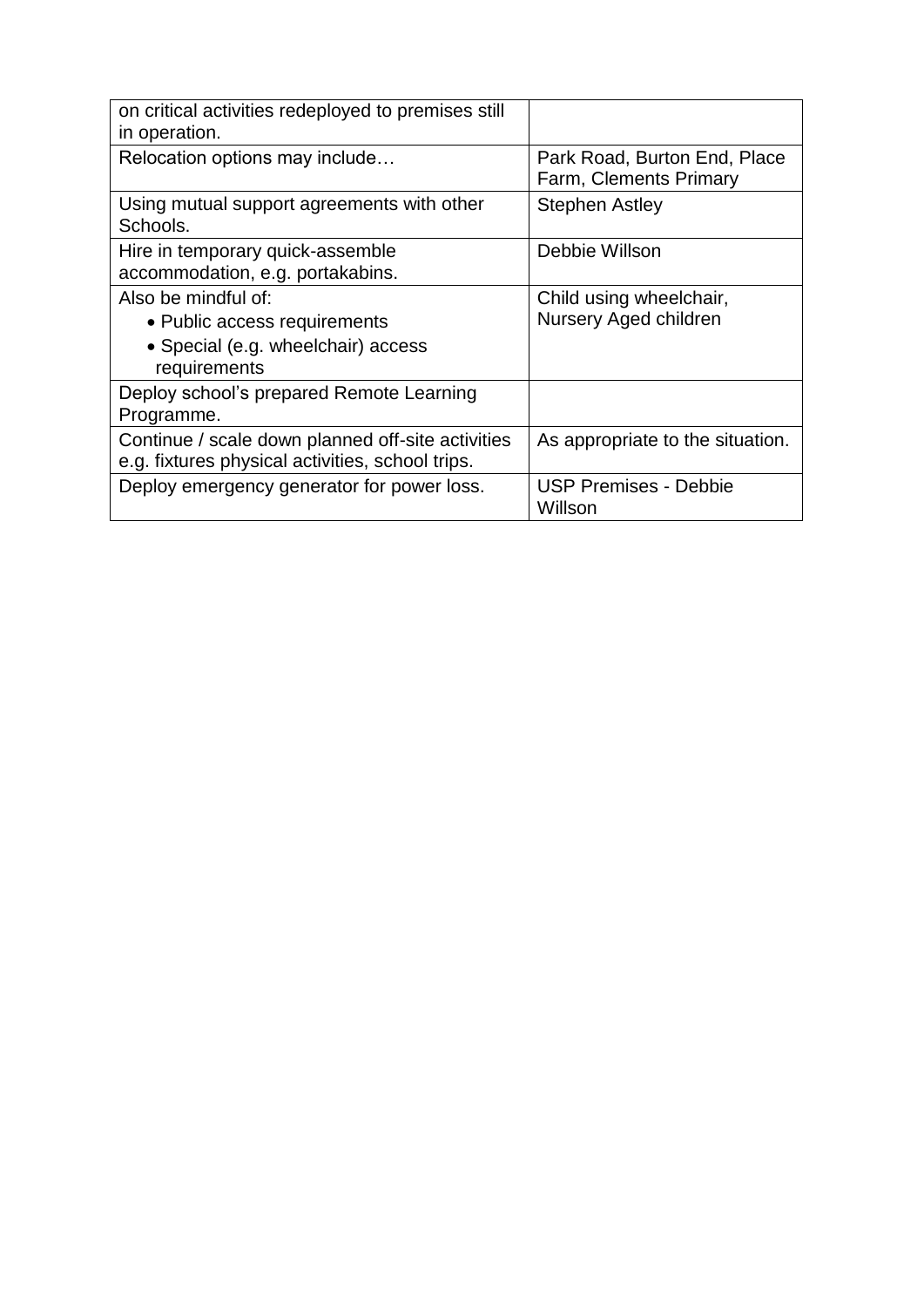| <b>Action Card for loss of ICT</b>                                                                                                                              | <b>Further Information</b><br>(e.g. Key contacts, details of<br>arrangements, checklists) |
|-----------------------------------------------------------------------------------------------------------------------------------------------------------------|-------------------------------------------------------------------------------------------|
| Assess the impact on all services/activities, e.g.<br>teaching operations and school administration                                                             | See page 3                                                                                |
| A list of the key IT applications should be<br>prepared by the school                                                                                           | lan Messal                                                                                |
| Recover electronic back up                                                                                                                                      | lan Messal                                                                                |
| Reverting to paper-based systems e.g. paper<br>registers, whiteboards etc.                                                                                      | Jackie Taylor                                                                             |
| Recover photocopies of data stored on and off<br>site                                                                                                           |                                                                                           |
| Teachers to modify lesson plans.                                                                                                                                | <b>Class teachers</b>                                                                     |
| Power loss - Uninterruptible Power Supply<br>should allow the controlled closure of all ICT by<br>staff                                                         | <b>Mark Smitheram</b>                                                                     |
| Telephone loss - set up a temporary network of<br>mobile phones.<br>Contact land-line provider to redirect phone<br>numbers to a mobile or alternative location | lan Messal                                                                                |

| <b>Action Card for other disruptions</b> | <b>Further Information</b><br>(e.g. Key contacts, details of<br>arrangements, checklists)                                |
|------------------------------------------|--------------------------------------------------------------------------------------------------------------------------|
| Kitchen use                              | Arrange with Vertas to support<br>the provision of a hot meal.                                                           |
| <b>Break ins</b>                         | report via 999,                                                                                                          |
| Weather related                          | Use snow policy if needed and<br>amend for floods etc.<br>Consider clothing amendments<br>if weather is excessively hot. |
|                                          |                                                                                                                          |
|                                          |                                                                                                                          |
|                                          |                                                                                                                          |
|                                          |                                                                                                                          |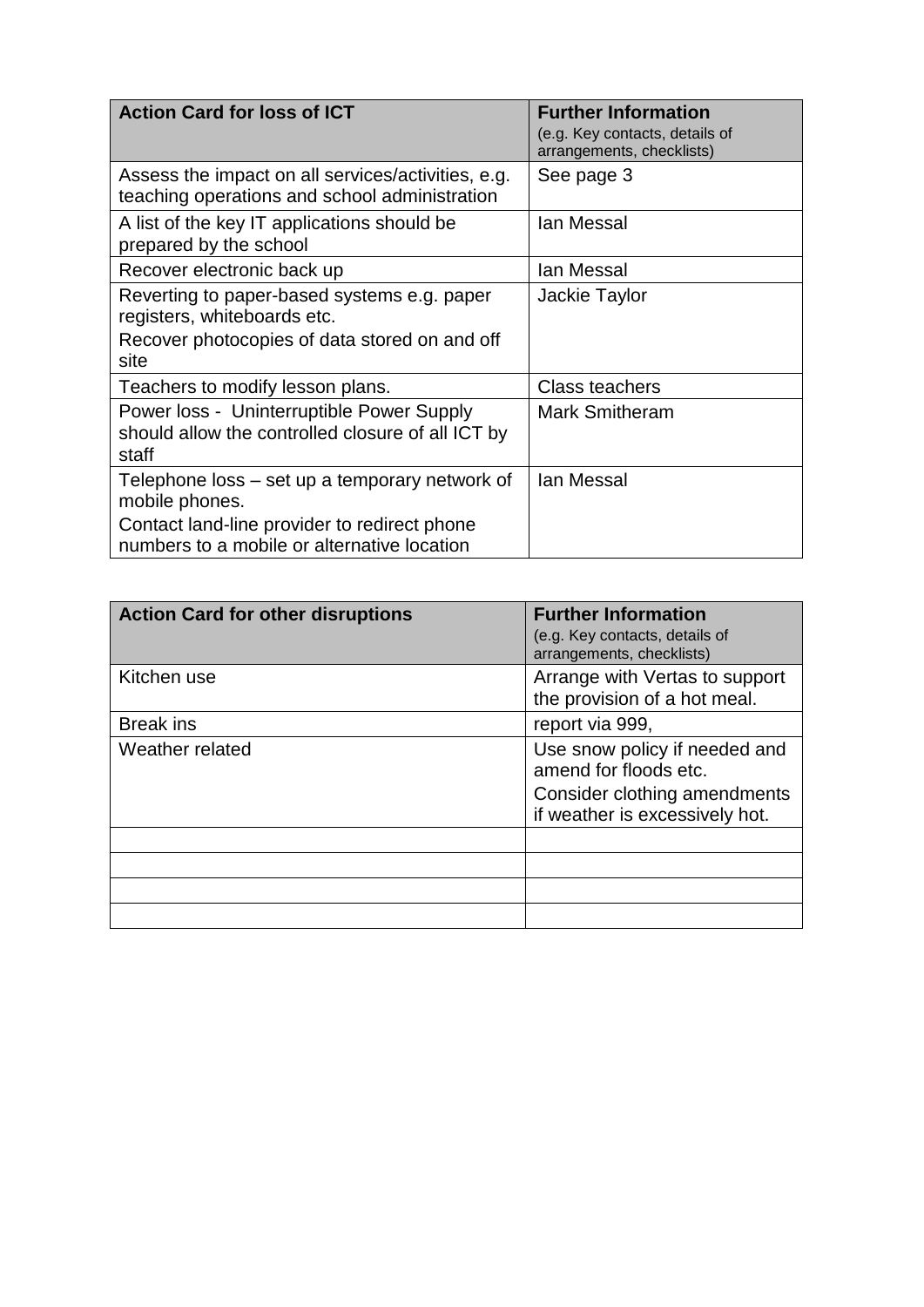### **Appendix 1. Incident Log**

| Date &<br><b>Time</b> | <b>Description of What<br/>Has Happened</b> | Action to be Taken as a<br><b>Result</b> | Responsible<br>Person |
|-----------------------|---------------------------------------------|------------------------------------------|-----------------------|
|                       |                                             |                                          |                       |
|                       |                                             |                                          |                       |
|                       |                                             |                                          |                       |
|                       |                                             |                                          |                       |
|                       |                                             |                                          |                       |
|                       |                                             |                                          |                       |
|                       |                                             |                                          |                       |
|                       |                                             |                                          |                       |
|                       |                                             |                                          |                       |
|                       |                                             |                                          |                       |
|                       |                                             |                                          |                       |
|                       |                                             |                                          |                       |
|                       |                                             |                                          |                       |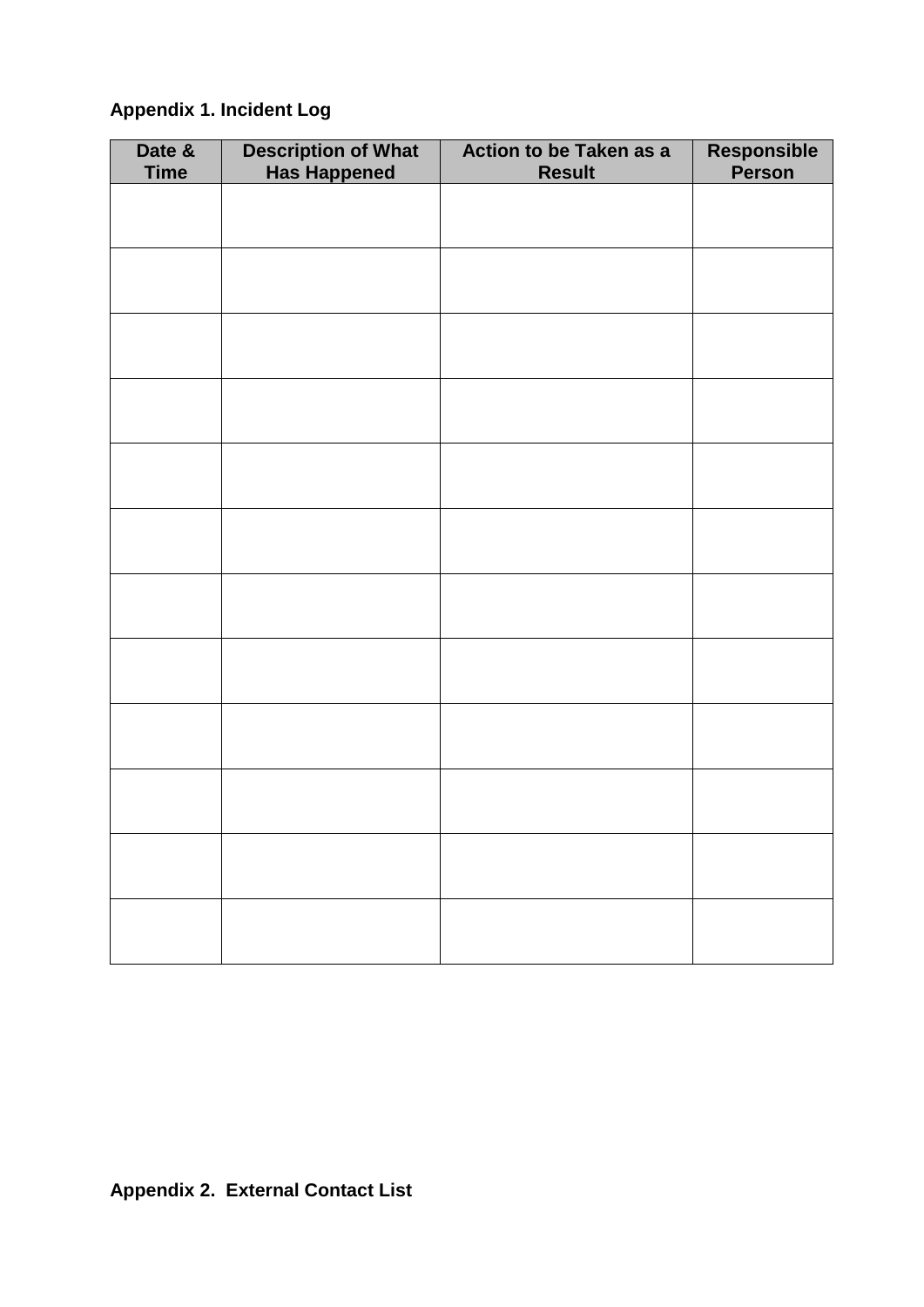| <b>Organisation</b>           | Name (if possible)         | <b>Contact Details</b>                                       |  |
|-------------------------------|----------------------------|--------------------------------------------------------------|--|
| <b>Trust Office</b>           | <b>Park Road Haverhill</b> | 01440 333400                                                 |  |
| SCC (Head Office)             | Endeavour House            | 0845 6077055                                                 |  |
| <b>SCC (School Transport)</b> | <b>Suffolk Norse</b>       | 01473 341500 / 01473 341501 /<br>01473 341502 / 01473 341503 |  |
| Catering                      | Vertas                     | 07809 101731                                                 |  |
| Cleaning                      | In house                   |                                                              |  |
| Power<br>(UKpowernetworks)    |                            | 0800 029 4285                                                |  |
| Gas (National Grid)           | <b>British Gas</b>         | 0845 154 2887                                                |  |
| Anglian Water                 | Anglian Water              | 03457 91 91 55                                               |  |
| Data Back-Up location         | Park Road and<br>Cloud.    |                                                              |  |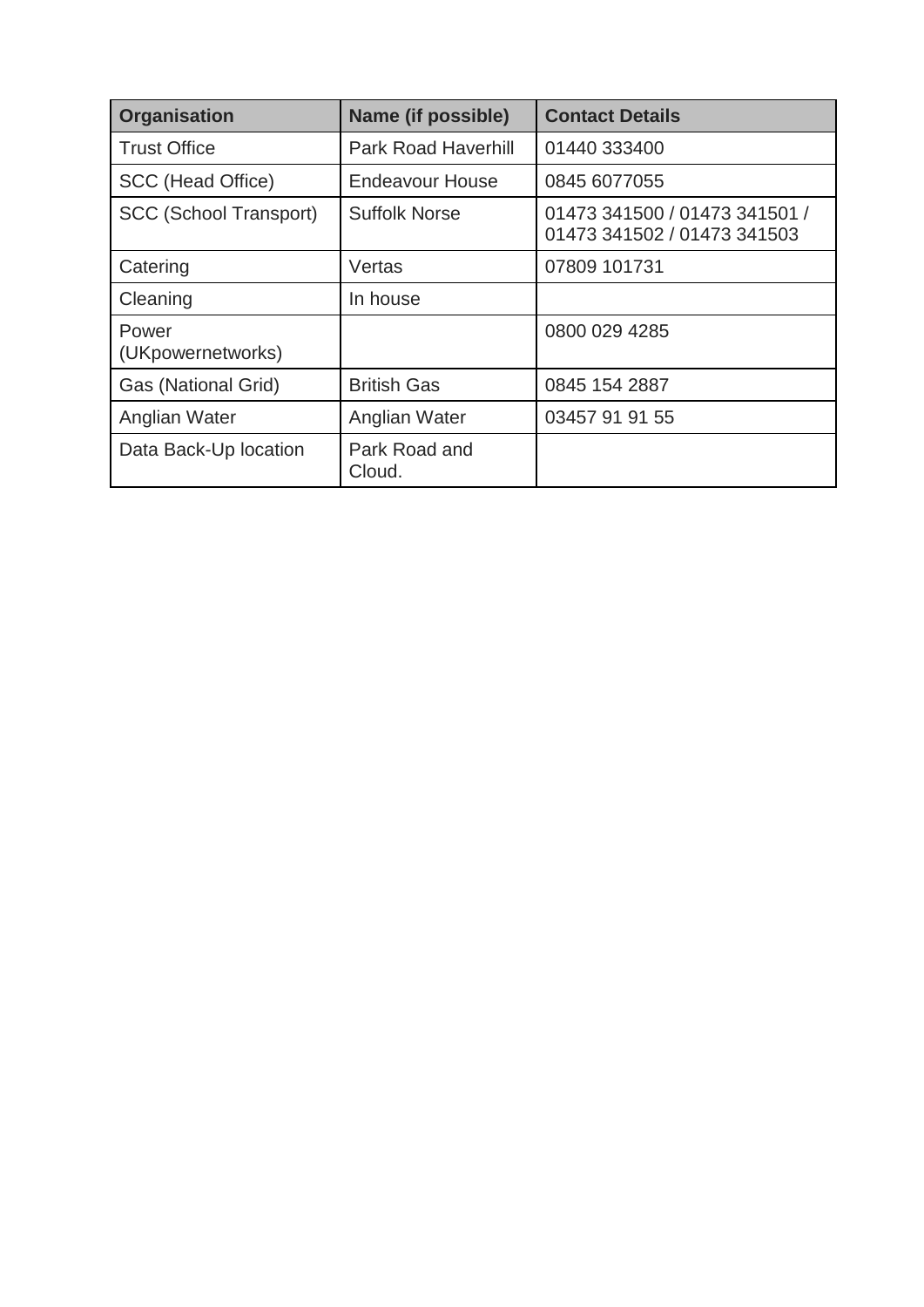# **Appendix 3 Roles and Responsibilities**

| <b>Role</b>                                                                                                          | <b>Responsibilities</b>                                                                                                                                                                                                                                                                                                                                                                                                                                                                                                                                                                                             | <b>Accountability /</b><br><b>Authority</b>                                                                                                          |
|----------------------------------------------------------------------------------------------------------------------|---------------------------------------------------------------------------------------------------------------------------------------------------------------------------------------------------------------------------------------------------------------------------------------------------------------------------------------------------------------------------------------------------------------------------------------------------------------------------------------------------------------------------------------------------------------------------------------------------------------------|------------------------------------------------------------------------------------------------------------------------------------------------------|
| Headteacher                                                                                                          | • Senior responsible owner of<br><b>Business Continuity Management</b><br>in the School<br>Ensuring the School has capacity<br>п<br>within its structure to respond to<br>incidents<br>Determining the School's overall<br>п<br>response and recovery strategy                                                                                                                                                                                                                                                                                                                                                      | The Headteacher has<br>overall responsibility<br>for day-to-<br>management of the<br>School, including lead<br>decision-maker in<br>times of crisis. |
| <b>Business</b><br>Continuity<br>Coordinator                                                                         | <b>Business Continuity Plan</b><br>п<br>development<br>Developing continuity<br>arrangements and strategies e.g.<br>alternative relocation site, use of<br>temporary staff etc<br>Involving the School community in<br>п<br>the planning process as<br>appropriate<br>Plan testing and exercise<br>Conducting 'debriefs' following an<br>п<br>incident, test or exercise to identify<br>lessons and ways in which the<br>plan can be improved<br>Training staff within the School on<br><b>Business Continuity</b><br>Embedding a culture of resilience<br>within the School, involving<br>stakeholders as required | Allocated from the<br>team dependent on<br>the nature of the<br>incident.                                                                            |
| <b>School Incident</b><br>Management<br>Team<br>(including Business<br>Continuity<br>Coordinator and<br>Headteacher) | Leading the School's initial and<br>п<br>ongoing response to an incident<br>Declaring that an 'incident' is<br>Е<br>taking place<br>Activating the Business Continuity<br>п<br>Plan<br>Notifying relevant stakeholders of<br>п<br>the incident, plan activation and<br>ongoing response actions<br>Providing direction and leadership<br>п<br>for the whole School community<br>Undertaking response and<br>п<br>communication actions as agreed<br>in the plan                                                                                                                                                     | Vanessa<br>Whitcombe/Louise<br>Cassels and at least 3<br>from page 3 list.                                                                           |